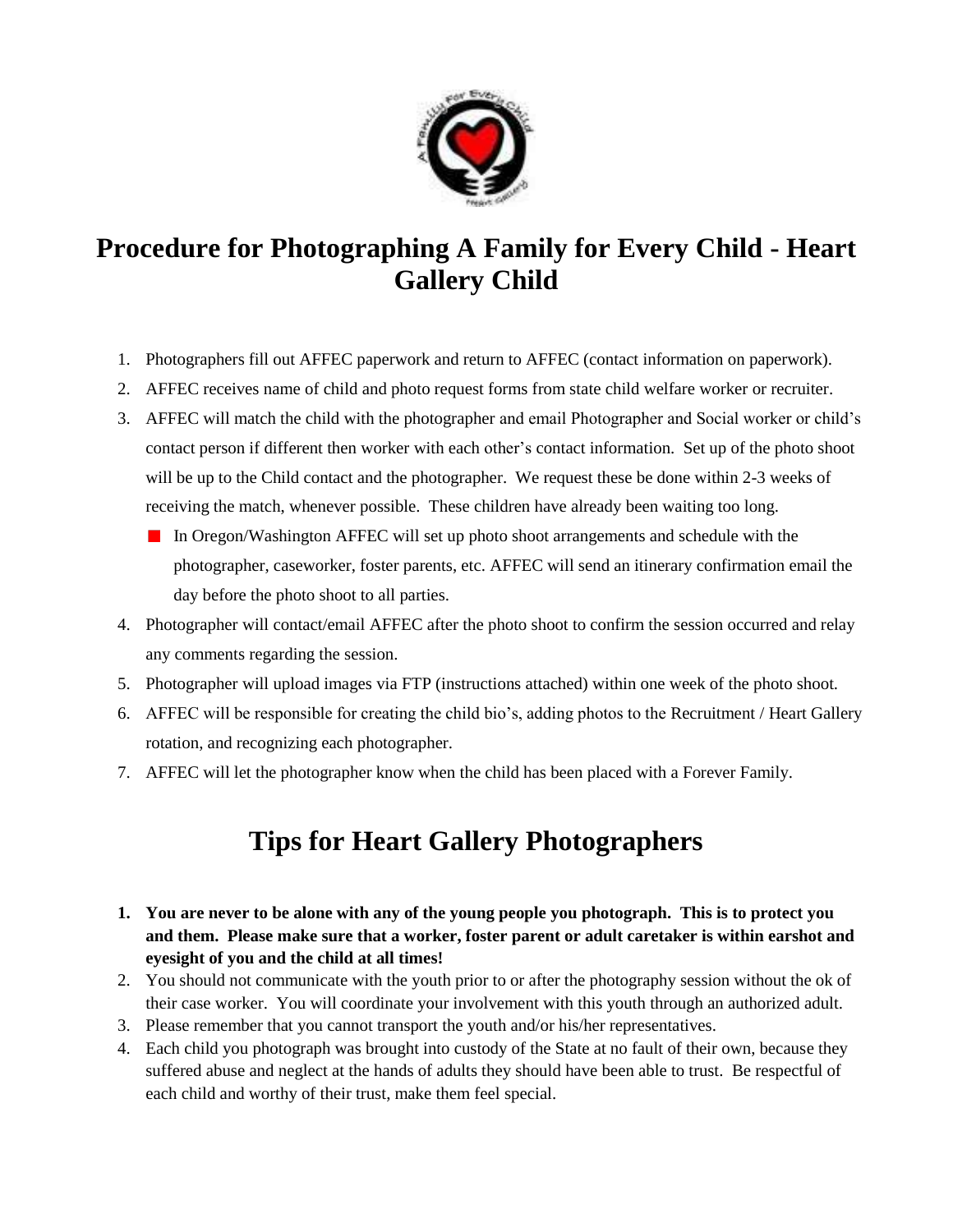- 5. Do not ask the child why they came into foster care or any other personal details of their lives. However, feel free to ask them about their interests, their hobbies, their favorite sports star, etc.
- 6. If you feel the need to pose a child, always ask permission before you touch them.
- 7. These kids will blossom under a heavy dose of praise let them know when they are doing well offer encouragement – make the time together fun!



# **Photographer Formatting Guidelines**

#### **It is important to us that all children are displayed equally in our exhibit. Therefore we have a few requests:**

- 1. A Family for Every Child Heart Gallery will have all the rights to the images
- 2. Finished images must be delivered in the following format: One web size image (72 dpi), one print size (full resolution, high compression .jpg) that allow for resizing to fit both 12x18 or 20x30 crops.
- 3. We also request a series of "as is" images showing the child's personality to be used in a webbased slideshow that AFFEC will be responsible for creating.
- 4. At least one vertical and one horizontal image is requested. For Family Groups, especially three or more, horizontal only format is OK.
- 5. We would like a few black and white shots that we can use for publicity
- 6. All images should be uploaded to AFFEC's FTP site with one week of the photo shoot (instructions attached).

#### **Recommendations:**

- 1. It is best to have an assistant if you are photographing a sibling group of more than two children
- 2. Please try to get some full body action shots, this is not required so always make sure the child is comfortable
- 3. It is always best if siblings are touching
- 4. The pictures should look warm and friendly.
- 5. Please make sure that the child is completely in the shot.
- **6. When looking at a photo most people are drawn in by the look in the child's eyes.**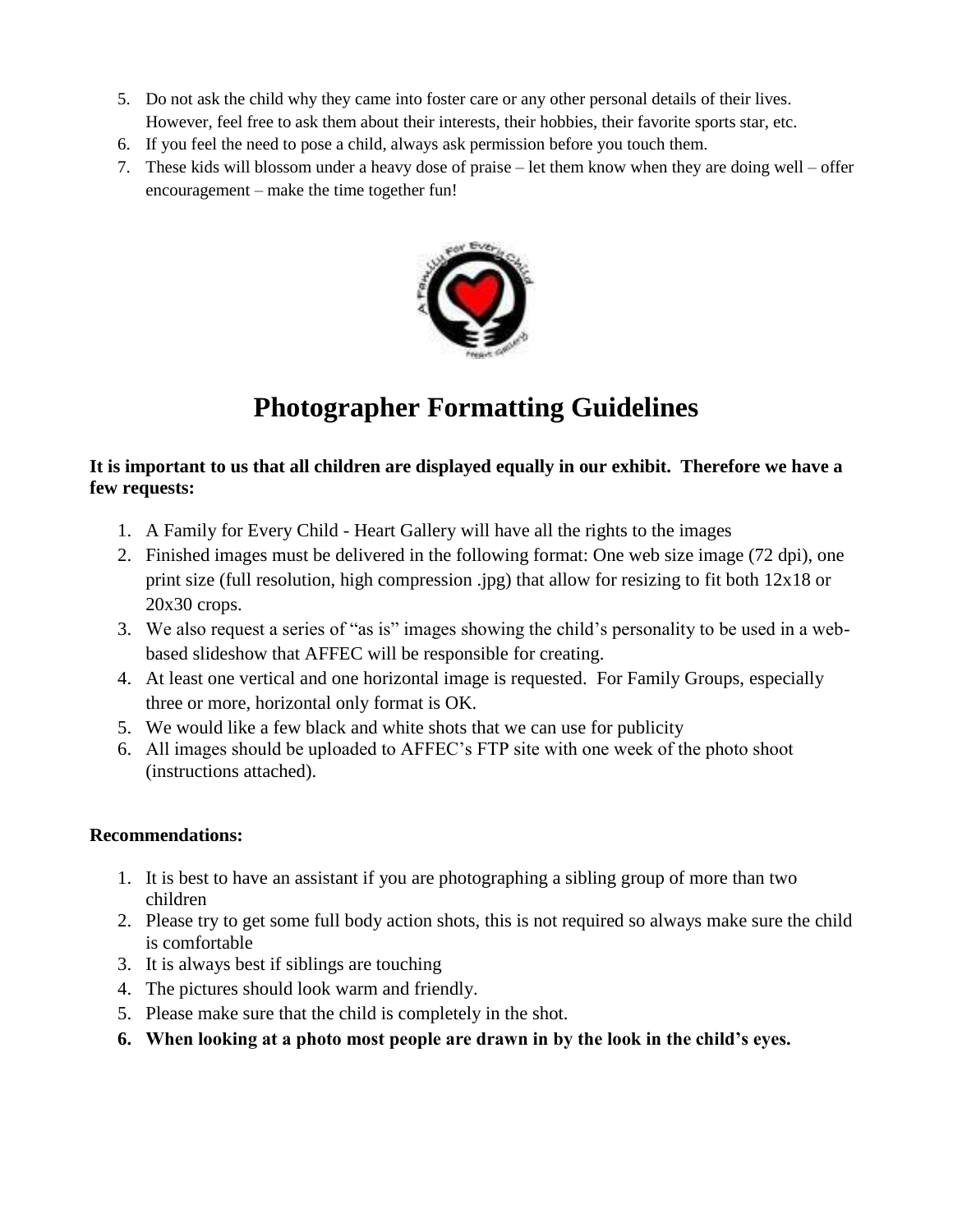

## **FTP INSTRUCTIONS FOR PHOTOGRAPHERS**

Upload Instructions for WINDOWS EXPLORER and FILEZILLA

## **WINDOWS EXPLORER USERS ONLY**

### **FTP photo upload instructions**

**Step 1: a) Create a folder for child/children with name and Bulletin number (if available) or date photos were taken. Ex. Allison WA132 or Allison 5/09/11.** 

b) Change individual photo file names to Child's name and #. Ex. Allison 1.

To easily change a whole folder, click on first photo, hold down shift key, click last photo (and all will be selected), right click> click rename>, Enter child/children first names> click off and all photos will automatically be renamed and numbered. Remember, child/ children first names only!!!

Step 2: On your computer, go to:

### **Start All Programs Accessories Windows Explorer .**

- 1. Open [ftp://photos@afamilyforeverychild.org](ftp://photos@afamilyforeverychild.org/) from Windows Explorer
- 2. Type in the username: photos
- 3. Type in the password (call office for password) .
- 4. Click on " incoming folder".
- 5. Click on your state.
- 6. Drag and Drop the child/children's photo folder into the state folder (labeled with the child's name and bulletin  $\#$  or date, if bulletin  $\#$  not available)
- 7. Close the window.
- 8. Send a notification email to Linzy (Linzy@afamilyforeverychild.org) so we know they have been transferred.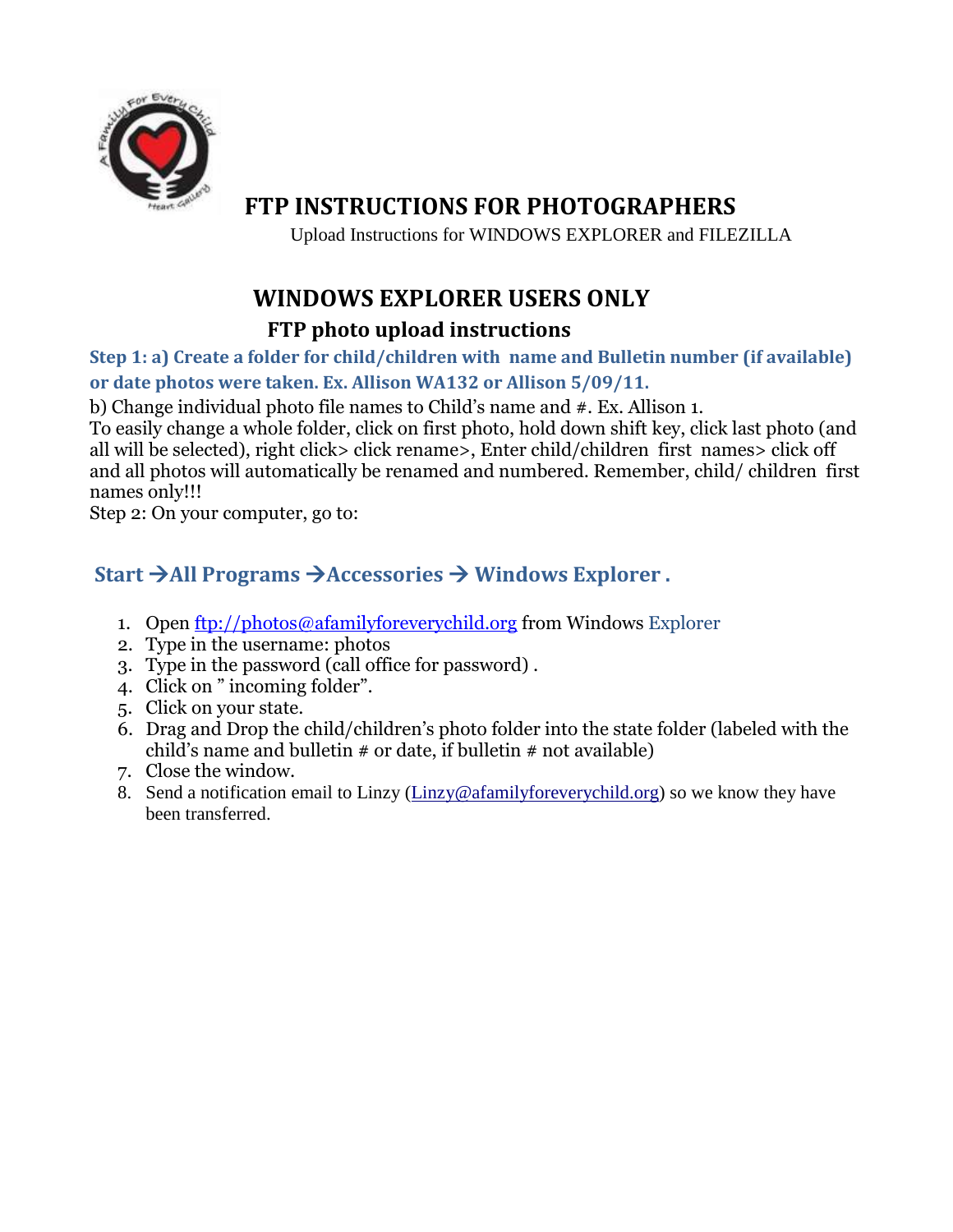| $\approx 0512$                                                                                                                                                                                               | п<br>н                          |
|--------------------------------------------------------------------------------------------------------------------------------------------------------------------------------------------------------------|---------------------------------|
| Edit<br>Eile<br>View<br>Favorites<br><b>Tools</b><br>Help                                                                                                                                                    | $\ddot{\phantom{r}}$            |
| €<br>丽。<br>P<br>Search <b>P</b> Folders<br>Back *<br>$\star$                                                                                                                                                 |                                 |
| Address<br>ftp://photos@ftp.afamilyforeverychild.org                                                                                                                                                         | $\mathbf{P}$ Go<br>$\checkmark$ |
| FTP Instructions.mht<br>四国<br>$\pmb{\widehat{\kappa}}$<br><b>File and Folder Tasks</b><br>MHTML Document<br>458 KB<br>Make a new folder<br>69<br>Publish this folder to the<br>Ø<br>Web<br>Share this folder |                                 |
| $\otimes$<br><b>Other Places</b><br>a<br>tmp<br>My Documents<br>⊟<br>Shared Documents<br>A<br>My Computer<br><sup>(2)</sup> My Network Places                                                                |                                 |
| $\pmb{\widehat{\kappa}}$<br><b>Details</b>                                                                                                                                                                   |                                 |
| 0512<br>File Folder<br>Date Modified: Today, May 11,<br>2011, 3:05 PM                                                                                                                                        |                                 |
| 1 objects                                                                                                                                                                                                    | My Computer                     |

| Log On As |                                                                                                                                                                                 |                                                                                      |  |  |  |  |  |  |  |
|-----------|---------------------------------------------------------------------------------------------------------------------------------------------------------------------------------|--------------------------------------------------------------------------------------|--|--|--|--|--|--|--|
|           | Could not login to the FTP server with the user name and password specified.                                                                                                    |                                                                                      |  |  |  |  |  |  |  |
|           | FTP server:                                                                                                                                                                     | ftp.afamilyforeverychild.org                                                         |  |  |  |  |  |  |  |
|           | User name:                                                                                                                                                                      | photos<br>v                                                                          |  |  |  |  |  |  |  |
|           | Password:                                                                                                                                                                       |                                                                                      |  |  |  |  |  |  |  |
|           |                                                                                                                                                                                 | After you log on, you can add this server to your Favorites and return to it easily. |  |  |  |  |  |  |  |
| Æ,        | FTP does not encrypt or encode passwords or data before sending them to the<br>server. To protect the security of your passwords and data, use Web Folders<br>(WebDAV) instead. |                                                                                      |  |  |  |  |  |  |  |
|           | Learn more about using Web Folders.                                                                                                                                             |                                                                                      |  |  |  |  |  |  |  |
|           |                                                                                                                                                                                 | Log on anonymously<br>Save passwo                                                    |  |  |  |  |  |  |  |
|           |                                                                                                                                                                                 | Cancel<br>Log On                                                                     |  |  |  |  |  |  |  |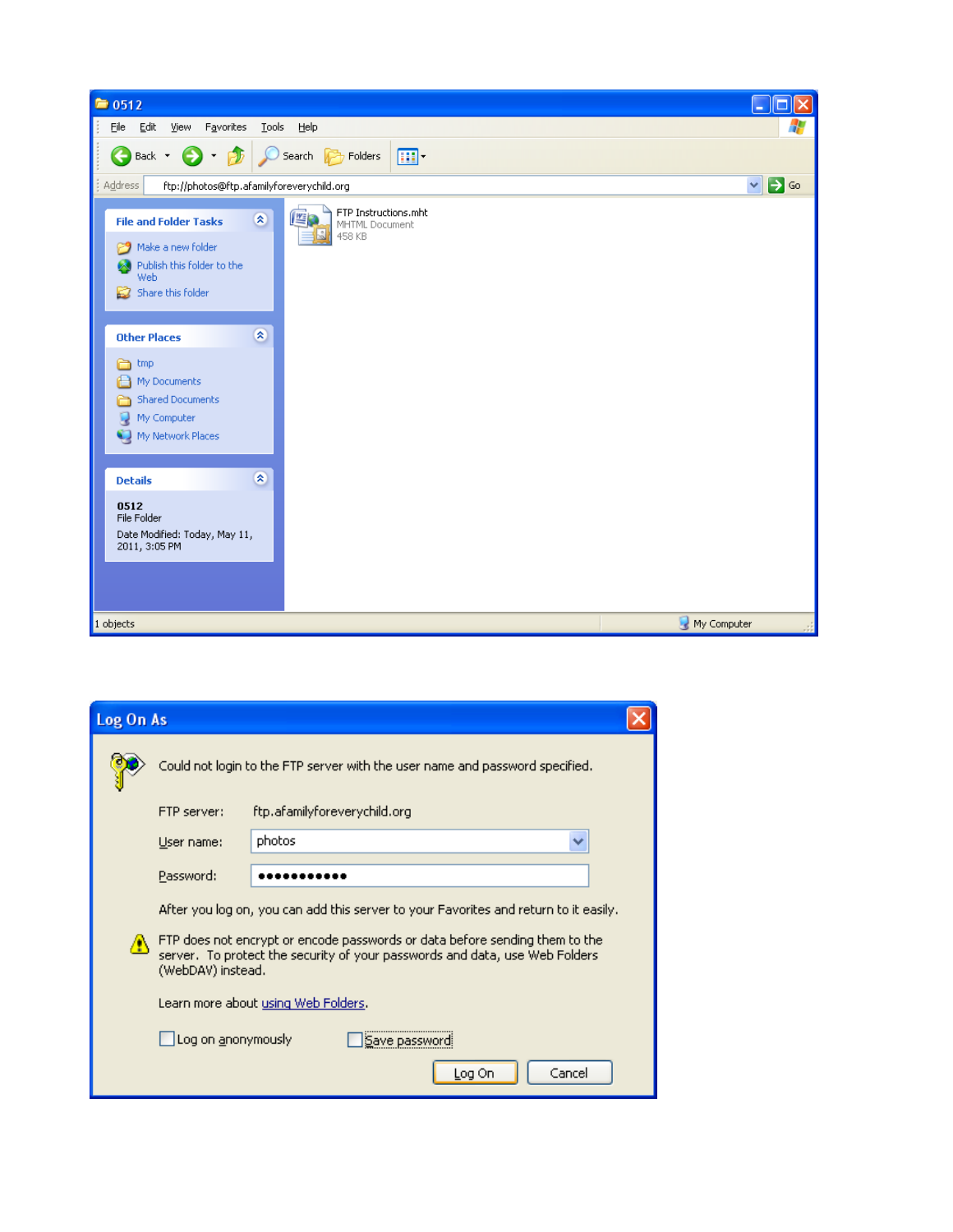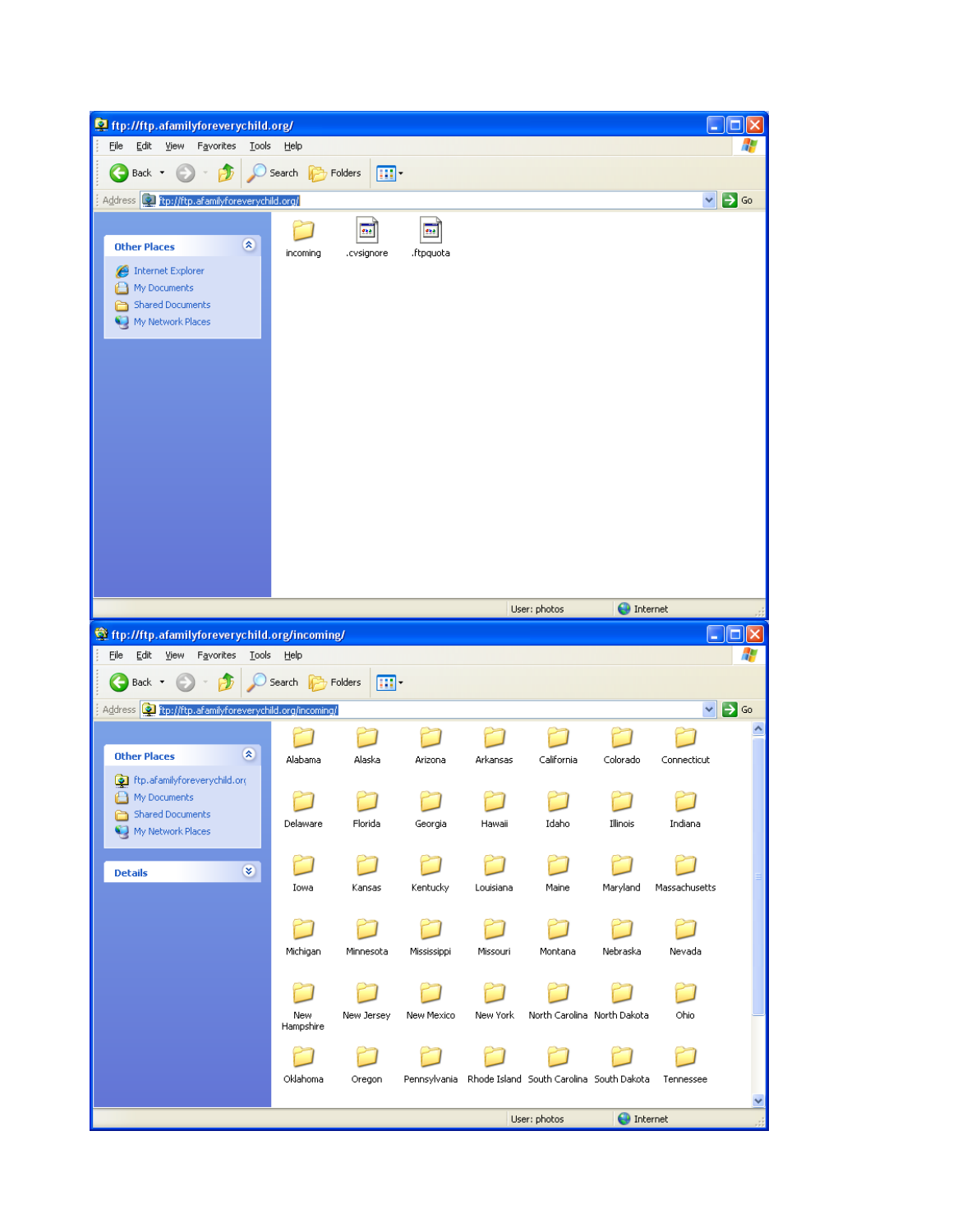

# AFFEC FTP Site Upload Instructions: For Filezilla

Step 1: a) Create a folder for child/children with name and Bulletin number (if available) or date photos were taken. Ex. Allison WA132 or Allison 5/09/11.

b) Change individual photo file names to name and #. Ex. Allison 1. To easily change a whole folder, click on first photo, hold down shift key, click last photo (and all will be selected), right click> click rename>, Enter child/children first names> click off and all photos will automatically be renamed and numbered. Remember, child/ children first names only!!!

Step 2. Go to http://filezilla-project.org/ and download the appropriate FileZilla Client for your computer. There are other FTP download options available. Filezilla, however is free. Some others include Cute FTP, Fetch, Transmit, etc.

Step 3: Once downloaded and open on your computer, Fill in the Host: ftp.afamilyforeverychild.org, Username: photos and Password: (call office for password)– then click "Connect"

Step 4: Once connected, all your computer files will be located on the left and AFFEC's will be located on the right.

|                                                                                                                                                                           | E shotos@ftp.alamiylereverychild.org - File2sta                                                                                                                                                               |                                                                                                                                                                                                                                 |              |                 |                                             |                  |             |                                                                                          |             | $-15x$                              |
|---------------------------------------------------------------------------------------------------------------------------------------------------------------------------|---------------------------------------------------------------------------------------------------------------------------------------------------------------------------------------------------------------|---------------------------------------------------------------------------------------------------------------------------------------------------------------------------------------------------------------------------------|--------------|-----------------|---------------------------------------------|------------------|-------------|------------------------------------------------------------------------------------------|-------------|-------------------------------------|
|                                                                                                                                                                           | File Edit View Transfer Server Bookmarks Help                                                                                                                                                                 |                                                                                                                                                                                                                                 |              |                 |                                             |                  |             |                                                                                          |             |                                     |
| 運用                                                                                                                                                                        | メニピン はんりゅう 三いでれ                                                                                                                                                                                               |                                                                                                                                                                                                                                 |              |                 |                                             |                  |             |                                                                                          |             |                                     |
|                                                                                                                                                                           | Host disformery child.org (Usernane) photos                                                                                                                                                                   | Passworth <b>Researchers</b>                                                                                                                                                                                                    | Port         | Quoisonnet: [*] |                                             |                  |             |                                                                                          |             |                                     |
| Fantonie:<br>texporter<br><b>BUBILIS</b><br>Ristus:<br>Connand<br><b>FWD</b><br><b>B</b> araporuses<br><b>Blahai</b> :                                                    | 230-User photos has group; access to: northwich<br>230 OK. Current restricted directory is j'<br>Connected<br>Retrieving directory listing<br>257 T' is your surront location<br>Directory listing successful |                                                                                                                                                                                                                                 |              |                 |                                             |                  |             |                                                                                          |             |                                     |
| Local alter: C: (Users) RTTO 4E5223(Patures)                                                                                                                              |                                                                                                                                                                                                               |                                                                                                                                                                                                                                 |              |                 | Renote sta: /                               |                  |             |                                                                                          |             |                                     |
| 41<br>÷                                                                                                                                                                   | <b>Control</b><br>PrintHood<br><b>Recent</b><br>Roaning<br>Saired Games                                                                                                                                       |                                                                                                                                                                                                                                 |              | and .           | ● 田本                                        |                  |             |                                                                                          |             |                                     |
|                                                                                                                                                                           | Sendin                                                                                                                                                                                                        |                                                                                                                                                                                                                                 |              | 긔               | Flerane -                                   | Fécsice Filetype |             | Last nodified                                                                            | Permissions | Owner/Group                         |
| Filmane -                                                                                                                                                                 | Filmize Filetype                                                                                                                                                                                              | <b>East moilfied</b>                                                                                                                                                                                                            |              | ٠               | <b>SERVICE</b>                              |                  |             |                                                                                          |             |                                     |
| Creat Paintings<br><b>Hats</b><br>Heart Gallery<br>Helen Vancy<br>How To sldes<br>L. Ideas<br><b>Jonet</b><br>Jaymes: #12923<br>3. 3b DeDita Sales's<br><b>B. Jessica</b> | File Folder<br>File Folder<br>File Folder<br>File Folder<br>File Folder<br>File Folder<br>File Folder<br>File Folder<br>File Polder<br>Får Folder                                                             | 11/5/2009 10:33:3<br>2/23/2011 9:40:35<br>5/11/2011 7:41:30 PM<br>4/7/2010 10:09:42 PM<br>4/26/2011 10:01:4<br>0/27/2010 1:23:55 PM<br>7/9/2010 9:00:36 AM<br>2/15/2011 5:18:25 PM<br>3/28/2010 10:54:3<br>9/14/2010 1:34:17 PM |              |                 | <b>Aconing</b><br>Licentgrone<br>Hippota    |                  | File Folder | 5/11/2011 1:49 0700<br>0 CVSEWOR  024/2003 P.42 0644<br>4 PTPQUOTA  6/25/2010 1:50  0600 |             | 1515 1516<br>1515 1516<br>1515 1516 |
| All Acade Asiah                                                                                                                                                           | Edu Building                                                                                                                                                                                                  | ALFAMMA ARTIA                                                                                                                                                                                                                   |              | $-111$          |                                             |                  |             |                                                                                          |             | 19                                  |
| Selected 1 directory                                                                                                                                                      |                                                                                                                                                                                                               |                                                                                                                                                                                                                                 |              |                 | 2 files and L directory. Total size 4 bytes |                  |             |                                                                                          |             |                                     |
| Server Edgal file                                                                                                                                                         | Deedline Renote The                                                                                                                                                                                           |                                                                                                                                                                                                                                 | See Priority | Satus.          |                                             |                  |             |                                                                                          |             |                                     |
| Queued files                                                                                                                                                              | Faled transfers<br>Successful transfers (9)                                                                                                                                                                   |                                                                                                                                                                                                                                 |              |                 |                                             |                  |             |                                                                                          |             |                                     |

Step 5. Click on Incoming on the right side and find the file you wish to transfer to us on the left side.

Step 6: Drag and drop the Child/Children's FILE (not loose photos!!!) that you would like to transfer from the left side of the screen over to the right side into the appropriate State. (If files not showing,